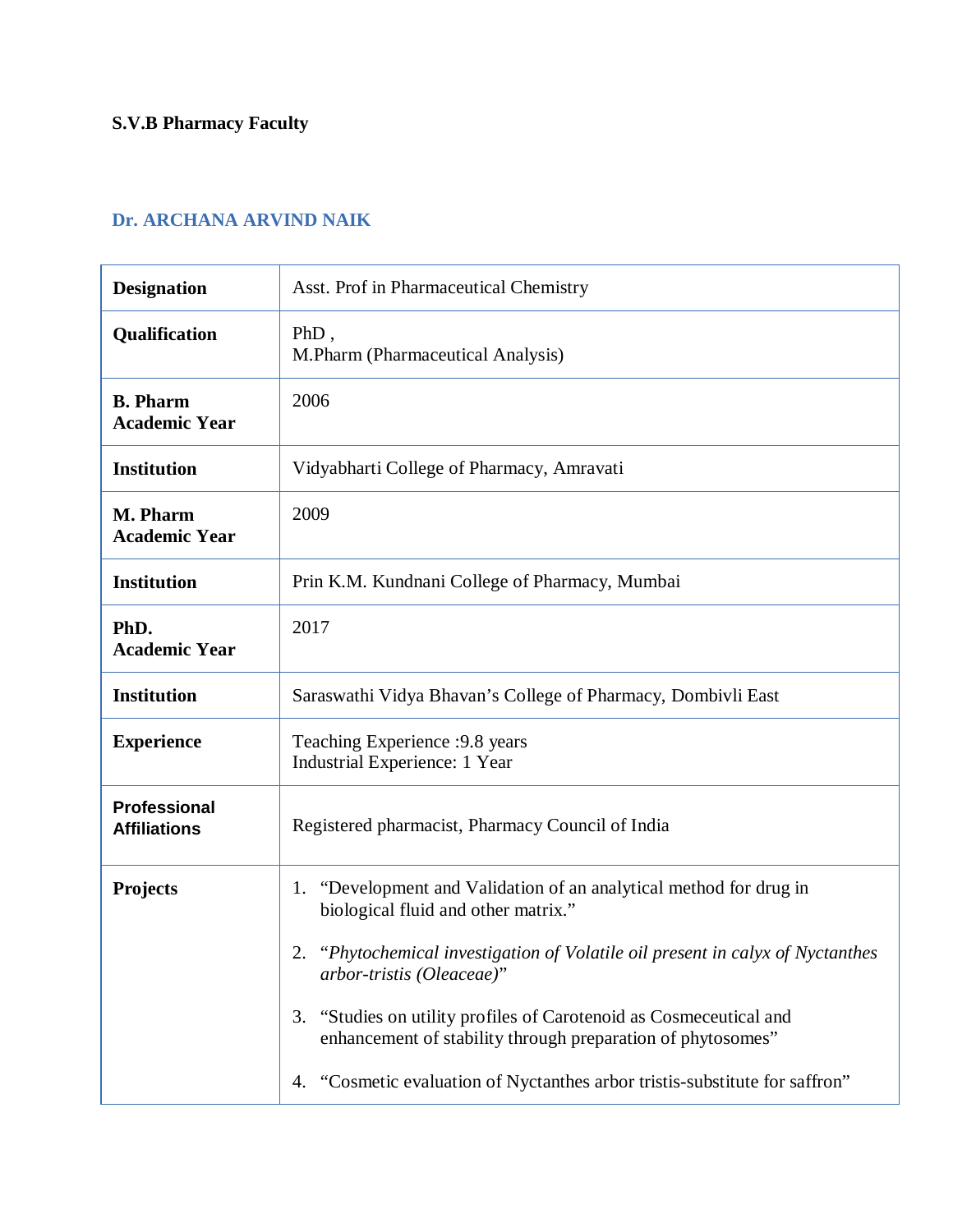|                     | 5. Studies on utility profiles of some phytoconstituents as cosmeceuticals                                                                            |
|---------------------|-------------------------------------------------------------------------------------------------------------------------------------------------------|
|                     | <b>Guided 4 M. Pharm students</b><br>1. Preparation and evaluation of novel drug formulation containing antifungal                                    |
|                     | agent                                                                                                                                                 |
|                     | Stability studies on pharmaceutical formulation<br>2.                                                                                                 |
|                     | Development and Validation of Analytical Method for estimation of drug<br>3.                                                                          |
|                     | Development and Validation of a Bioanalytical Method for Simultaneous<br>4.                                                                           |
|                     | estimation of drugs in Biological matrix                                                                                                              |
|                     | 6.                                                                                                                                                    |
| <b>Experience</b>   | 9.5 years of teaching experience.<br>1 year Industry<br>4 years of research experience.<br>Guided 04 M.Pharm Student.                                 |
| <b>Achievements</b> | 1. Received Minor research grant from University of Mumbai of Rs. 50,000/-                                                                            |
|                     | in the academic year 2018-2019                                                                                                                        |
|                     | Recipient of Third Best Poster Award for the poster entitled "Crocin from<br>2.                                                                       |
|                     | Nyctanthes arbor-tristis (Oleaceae): Enhancement of stability and Effect                                                                              |
|                     | on Collagen type 1 and Elastin gene" at XXII International Conference                                                                                 |
|                     | "Phytopharm 2018" held at Horgen, Switzerland from 25-27 june 2018.                                                                                   |
|                     | Recipient of Gold medal at District level Avishkar competition for the<br>3.<br>poster entitled "A Novel and Economical topical herbal formulation of |
|                     | carotenoids to combat ageing" 12th State level Avishkar Research                                                                                      |
|                     | Convention, Mumbai University, December 2017.                                                                                                         |
|                     | 4. Received Minor research grant from University of Mumbai of Rs. 28,000/-                                                                            |
|                     | in the academic year 2014-2015                                                                                                                        |
|                     | 5. Received Minor research grant from University of Mumbai of Rs. 20,000/-                                                                            |
|                     | in the academic year 2011-12                                                                                                                          |
|                     | Approved as research guide by University of Mumbai For M.Pharm -<br>6.                                                                                |
|                     | <b>Quality Assurance</b>                                                                                                                              |
|                     | Qualified Graduate Aptitude Test in Engineering (GATE) in 2006.<br>7.                                                                                 |
|                     |                                                                                                                                                       |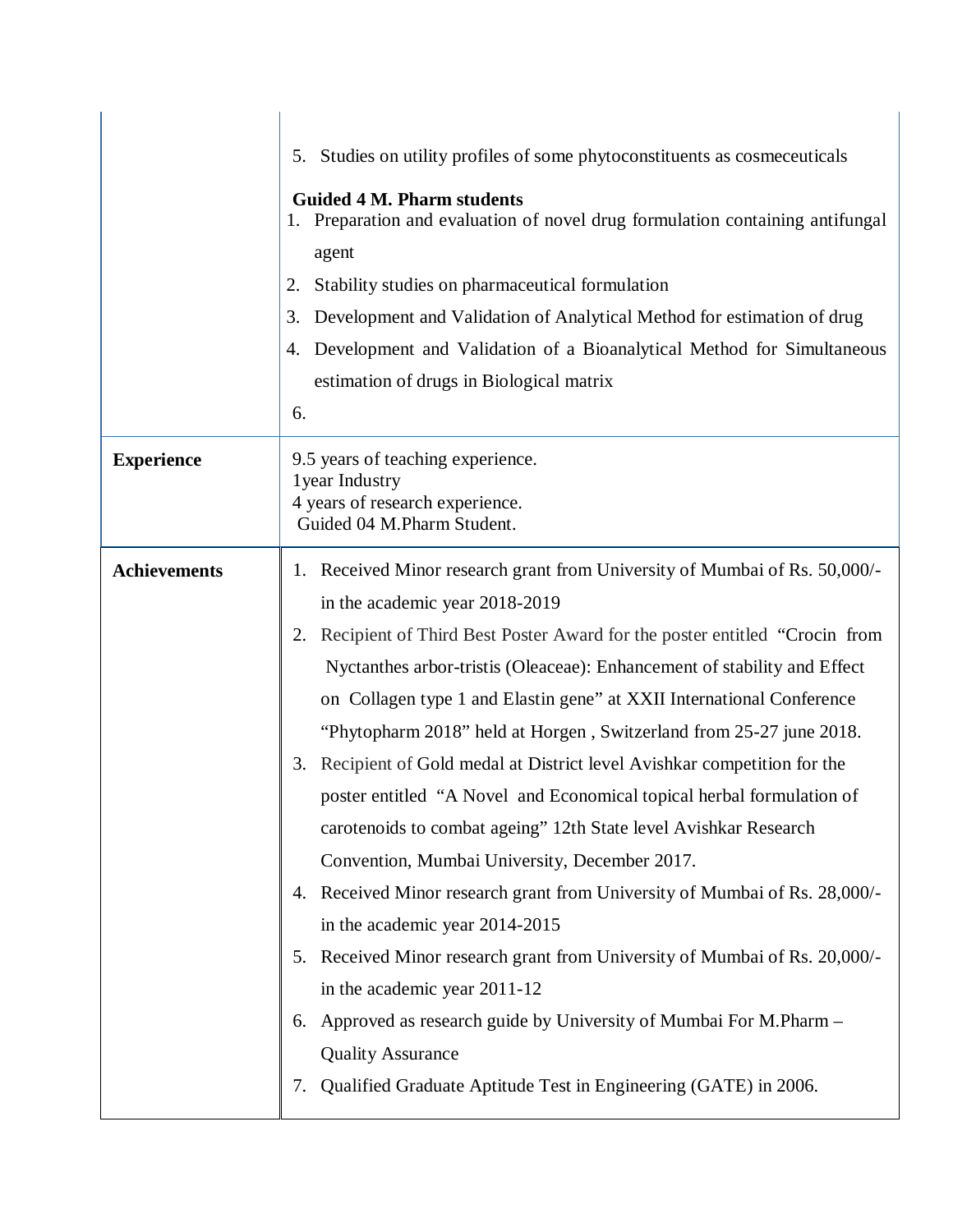|                        | 8. Recipient of AICTE- Stipend during M. Pharmacy                                                                                                                                                                                                                                                                                                                                                                                                                                                                                                                                                                                                                                                                                                                                                                                                                                                                                                                                                                                                                                                                                                                                                                                                                                  |
|------------------------|------------------------------------------------------------------------------------------------------------------------------------------------------------------------------------------------------------------------------------------------------------------------------------------------------------------------------------------------------------------------------------------------------------------------------------------------------------------------------------------------------------------------------------------------------------------------------------------------------------------------------------------------------------------------------------------------------------------------------------------------------------------------------------------------------------------------------------------------------------------------------------------------------------------------------------------------------------------------------------------------------------------------------------------------------------------------------------------------------------------------------------------------------------------------------------------------------------------------------------------------------------------------------------|
| <b>QIP</b>             | 1. Attended two weeks AICTE sponsored Quality Improvement<br>Programme entitled "Advances in analytical techniques" Organized<br>by Bharati Vidyapeeth Deemed University, Poona College of<br>Pharmacy, Pune in January 2011.                                                                                                                                                                                                                                                                                                                                                                                                                                                                                                                                                                                                                                                                                                                                                                                                                                                                                                                                                                                                                                                      |
| <b>Patent</b>          | Patent filed : 01<br>Patent Title: Topical compositions comprising herbal phytosomes<br>Country: India<br>Application number : 201721017635<br>Status: Application Published on 23/11/2018                                                                                                                                                                                                                                                                                                                                                                                                                                                                                                                                                                                                                                                                                                                                                                                                                                                                                                                                                                                                                                                                                         |
| Seminars/<br>Workshops | 1. Attended 2 days Workshop on "EXCEL to EXCEL – in statistics for<br>Pharmaceutical Research" organized by Saraswathi Vidya Bhavan's<br>College Of Pharmacy, Dombivli on 27 <sup>th</sup> - 28 <sup>th</sup> November 2018.<br>2. Attended 1 day Workshop on "Avishkar Research Convention: 2018-19"<br>organized by Principal K.M. Kundnani College of Pharmacy, Mumbai on<br>$7th$ September 2018.<br>3. Attended 1day Workshop on "Multimedia: A Vital tool in Innovative<br>Teaching, Learning and Research" organized by Saraswathi Vidya<br>Bhavan's College Of Pharmacy, Dombivli on 11 <sup>th</sup> December 2017.<br>4. Attended 2 days Workshop on "Extraction and Isolation"<br>of<br>Phytoconstituents" organized by Institute of Chemical Technology,<br>Department of Pharmaceutical sciences and technology, Mumbai on 25 <sup>th</sup> -<br>$26th$ March 2017.<br>Attended one day seminar on "Let's Do NBA Accreditation' organized by<br>5.<br>Vivekanand Education Society's College of Pharmacy, Chembur on 16th<br>February 2017.<br>Attended one day workshop cum seminar on "Advances in Viscosity<br>6.<br>Measurement -Problems and Solutions" organized by Saraswathi Vidya<br>Bhavan's College Of Pharmacy, Dombivli on 29 <sup>th</sup> august 2016. |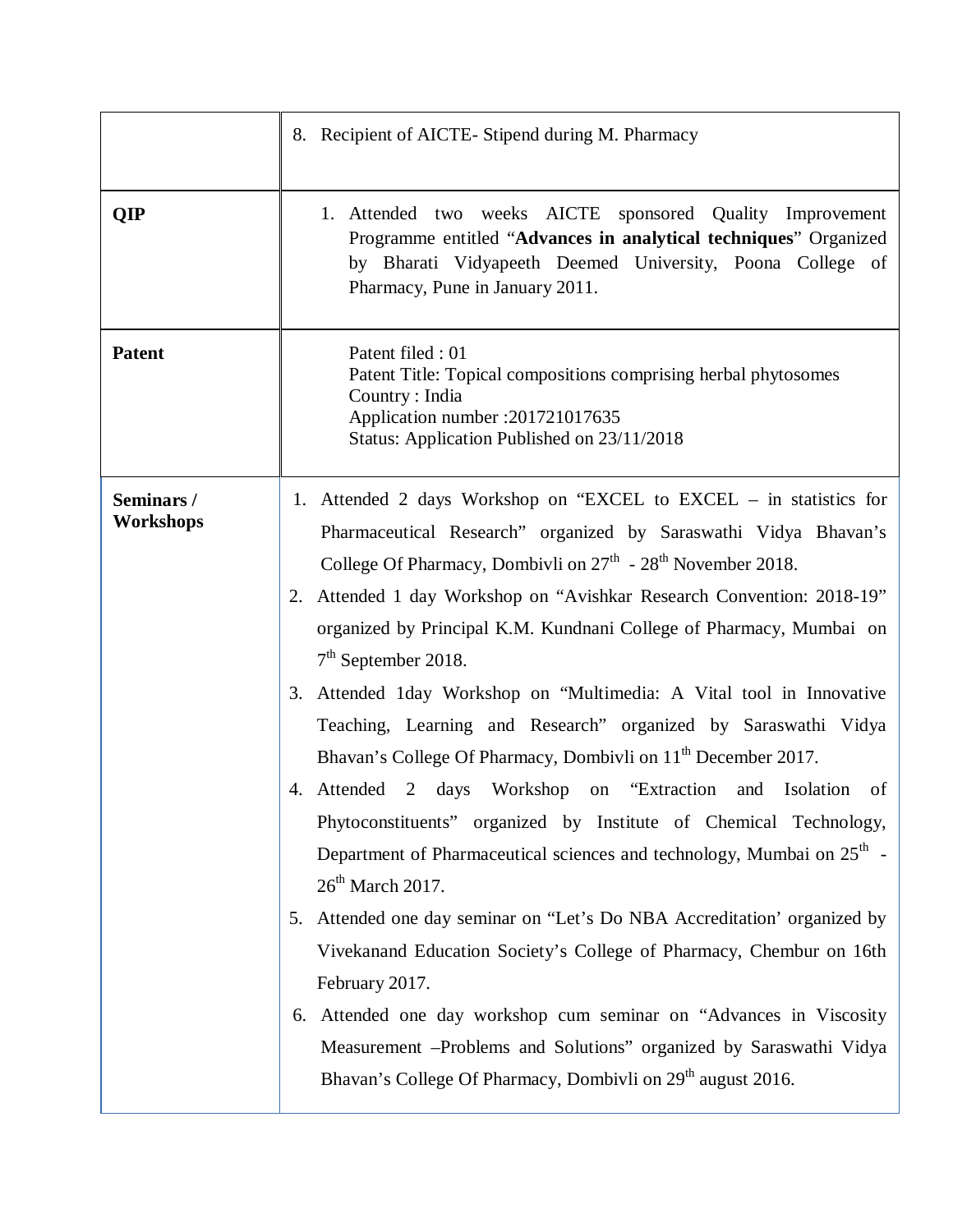|                                     | 7. Attended one day seminar on "Formulation, Development and Overview"          |
|-------------------------------------|---------------------------------------------------------------------------------|
|                                     | organized by Saraswathi Vidya Bhavan's College Of Pharmacy, Dombivli            |
|                                     | on 21st august 2015                                                             |
|                                     | 8. Attended One day seminar on "NEW VISTAS IN MEDICINAL                         |
|                                     | CHEMISTRY RESEARCH" " organized by Saraswathi Vidya Bhavan's                    |
|                                     | College Of Pharmacy, Dombivli on 27th February 2015                             |
|                                     | 9. CSIR Sponsored Two days National workshop on "Research Methodology:          |
|                                     | an approach towards systemic research" organized by Saraswathi Vidya            |
|                                     | Bhavan's College Of Pharmacy, Dombivli. (Jan 2014).                             |
|                                     | 10. CSIR Sponsored National Seminar on "Targeted Therapies in Cancer –          |
|                                     | Recent Advances" organized by Saraswathi Vidya Bhavan's College Of              |
|                                     | Pharmacy, Dombivli. (Jan 2013)                                                  |
|                                     | 11. One day UGC sponsored seminar on Recent Advances In Herbal Drug             |
|                                     | Technology on 21st March 2012, at C.U.Shah College of Pharmacy,                 |
|                                     | S.N.D.T University, Mumbai.                                                     |
|                                     | 12. National Seminar on 'NMR and Co-relation Spectroscopy', organized by        |
|                                     | Saraswathi Vidya Bhavan's College Of Pharmacy, Dombivli. (Feb 2011)             |
|                                     | 13. Attended a 2 weeks AICTE Sponsored QIP on "Advances in analytical           |
|                                     | techniques" organized by poona college of pharmacy, pune in Nov 2010.           |
|                                     | 14. Attended a three days seminar of '23rd International Conference 2007'       |
|                                     | organized by Chemtech, Mumbai                                                   |
|                                     | 15. Attended a three days seminar of 59th I.P.C Conference Varanasi, 2006.      |
| <b>Paper Presentation</b>           | <b>Research Publications</b>                                                    |
| and Research<br><b>Publications</b> | 1. Identification of Safranal in volatile oil extracted from tubular calyx of   |
|                                     | Nyctanthes arbortristis: a substitute to saffron aroma. pg 102-104, vol 5,      |
|                                     | issue 2, 2016, journal of pharma sci tech.                                      |
|                                     | Published a paper entitled "Preliminary screening of diuretic activity of<br>2. |
|                                     | Triumfetta rhomboidea Jacq leaves extracts in rats" published in Research       |
|                                     | Journal of Pharmaceutical, Biological and Chemical Sciences, Sept 2010.         |
|                                     |                                                                                 |